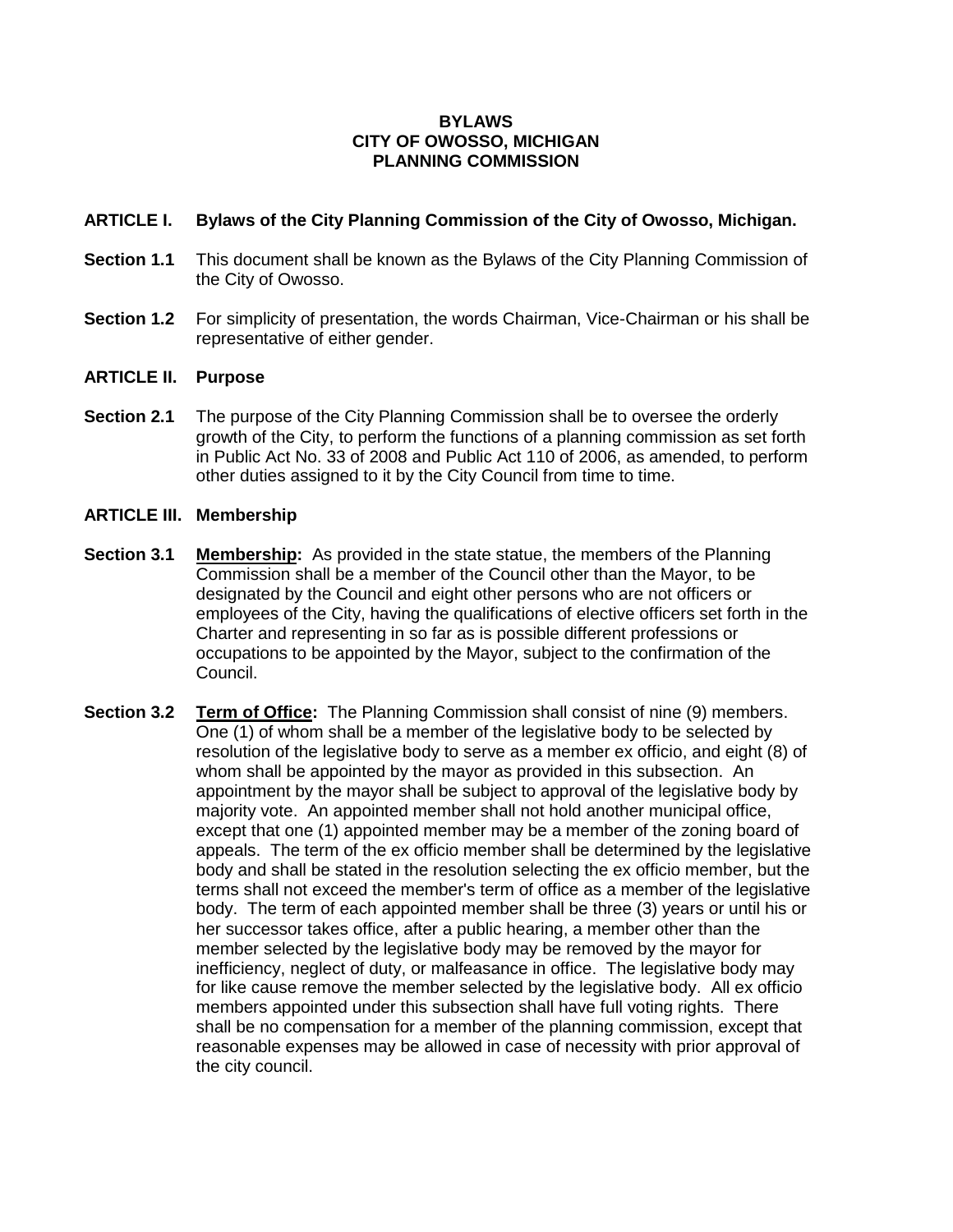# **ARTICLE IV. Officers**

- **Section 4.1** A Chairperson, Vice-Chairperson and Secretary shall be elected by the Commissioners from their members at the first meeting of the commission for each fiscal year which begins July 1. A nominating committee may be appointed by the Chairperson at the last meeting of each fiscal year for the purpose of proposing a new slate of officers for the next year. The Committee will contact, for acceptance of their nomination, each proposed nominee. Nominations from the floor are also in order.
- **Section 4.2** If a vacancy shall occur for the Vice-Chairperson or Secretary, Planning Commissioners shall nominate and elect a member of the Commission to serve the remainder of the term of office.
- **Section 4.3** The Chairperson shall preside at all meetings of the Planning Commission and shall appoint all committees.
- **Section 4.4** The Vice-Chairperson shall assume the duties and authority of the Chairperson in his absence or incapacity. If the Chairperson resigns or is removed from the Planning Commission, the Vice-Chairperson shall assume the position of the Chairperson for the remainder of the Chairperson's term of office.
- **Section 4.5** The Secretary shall keep the minutes and records, conduct correspondence and perform such other duties as may be assigned by the Chairperson.

#### **ARTICLE V. Meetings**

- **Section 5.1** The Planning Commission shall hold its regular monthly meetings in the City Council Chambers, located at 301 W. Main St., Owosso, Michigan on the fourth Monday of each month. All meetings shall begin at 6:30 p.m. and must end by 8:30 p.m., unless adjournment is postponed by action of the majority of the Commissioners present. Additional meetings may be scheduled on the city's annual calendar to reflect additional planning needs or conflicts with holidays and other meetings.
- **Section 5.2** Special meetings may be called by the Chairperson with prior notice to each Commissioner of the meeting's purpose and date; such notice must be made at least five (5) days in advance of the meeting.
- **Section 5.3** An agenda for each meeting shall be prepared at the direction of the Chairperson or his/her designee and sent to each Commissioner to be delivered in a predetermined format not later than four (4) days before the meeting. This agenda shall indicate any parcels of land for which any action of the Commission is contemplated.
- **Section 5.4** A quorum of five (5) Commissioners must be present to officially transact business at any regular or Special Meeting of the Commission. A simple majority of Commissioners present and constituting a quorum, shall decide all issues.
- **Section 5.5** Commissioner's attendance records shall be reviewed as needed with no less than one review completed in each calendar year. The Chairman or his/her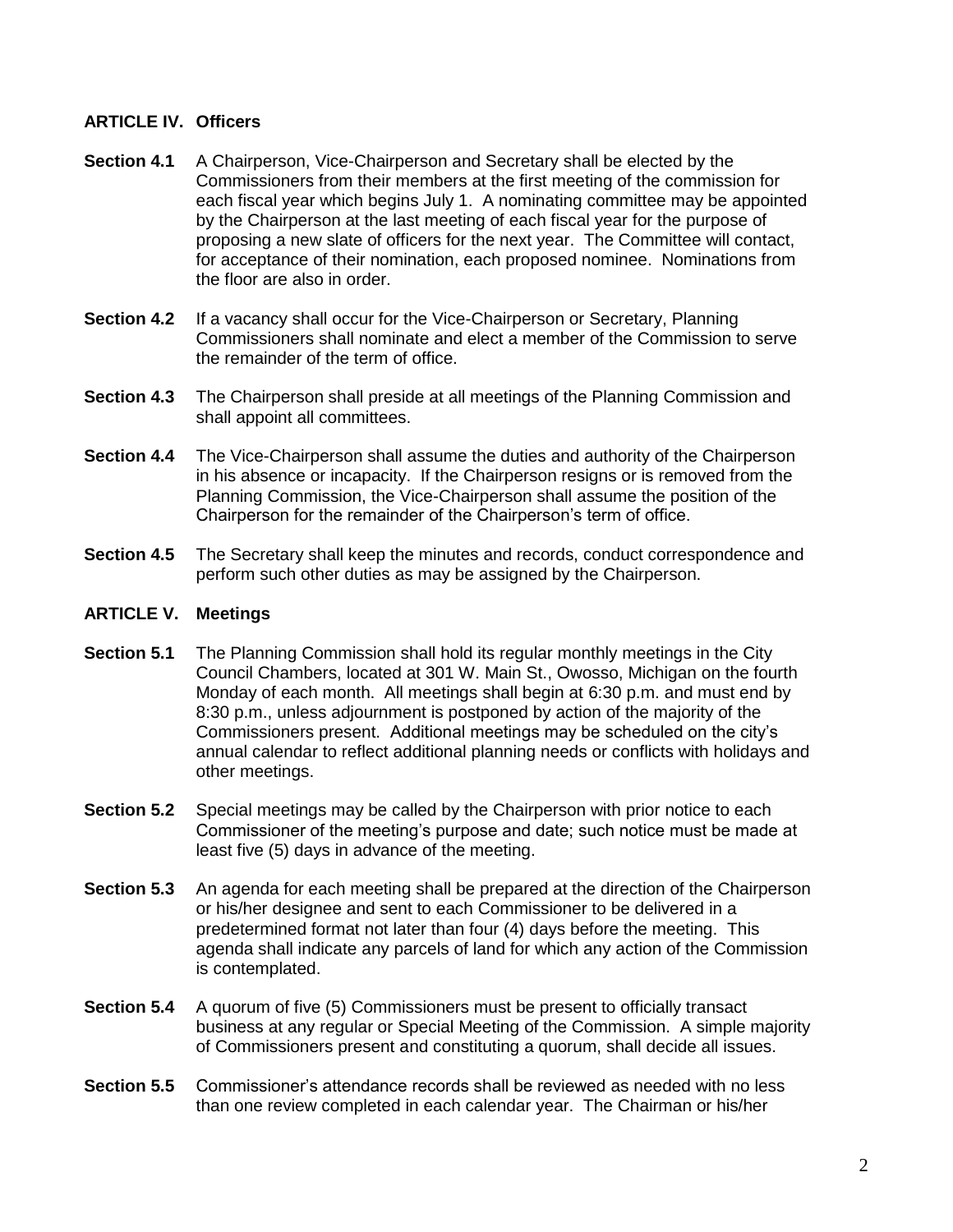designees shall prepare a report, said report to be submitted to the Mayor and Commissioners. Action may be taken in accordance with state statute if attendance or duty becomes an issue of concern for the Chairman or the Mayor and City Council.

- **Section 5.6** Parliamentary procedure at all meetings of the Commission shall generally be in accordance with the Robert's Rules of Order.
- **Section 5.7 Order of Business**. The secretary or his designate shall prepare an agenda for each meeting and the order of business therein shall be as follows:
	- **A. Call to order.**
	- **B. Roll call.**
	- **C. Approval of agenda.**
	- **D. Approval of minutes from previous meeting.**
	- **E. Election of officers**, if necessary.
	- **F. Public comments** (not related to an agenda item).
	- **G. Public hearings.** The Chairman will declare a public hearing open and state its purpose.
		- **1.** The Chairman shall summarize, provide copies, or conspicuously post the procedure for public hearing as outlined in Sections 5.7 and 5.8 of these Bylaws for any members of the public in attendance.
		- **2.** Case Number (numbered by year and sequence).
			- i. The Planning Director presents the petitioner's request and factual information concerning the general location area of the case and section of the zoning ordinance that pertain to the petition for rezoning.
			- ii. The applicant, through himself or his agent, may present his case, including presenting witnesses on his behalf. No time limit will be imposed on the petitioner.
			- iii. The Chairman will then open the floor to public comments or questions. Based on nature of the hearing or number of those in attendance, the Chairman may allow comments freely or direct an orderly approach through any means that expands the ability of all who are interested in expressing their opinion or asking questions.
			- iv. Comments Out of Order. The Chairman shall rule out of order: any irrelevant remarks, which are personal about another's race, religion, sex, physical condition, ethnic background, beliefs, or similar topics; profanity; or any other remarks which are not pertinent to the petition.
			- v. Rebuttal. Anyone may ask the Chairman questions on presentations or information given at this hearing. The Chairman will seek an answer to this question. No discussion shall take place between any two or more people except between the Chairman and the individual who has the floor.
			- vi. Close the public hearing. At this point all public participation on the issue ends.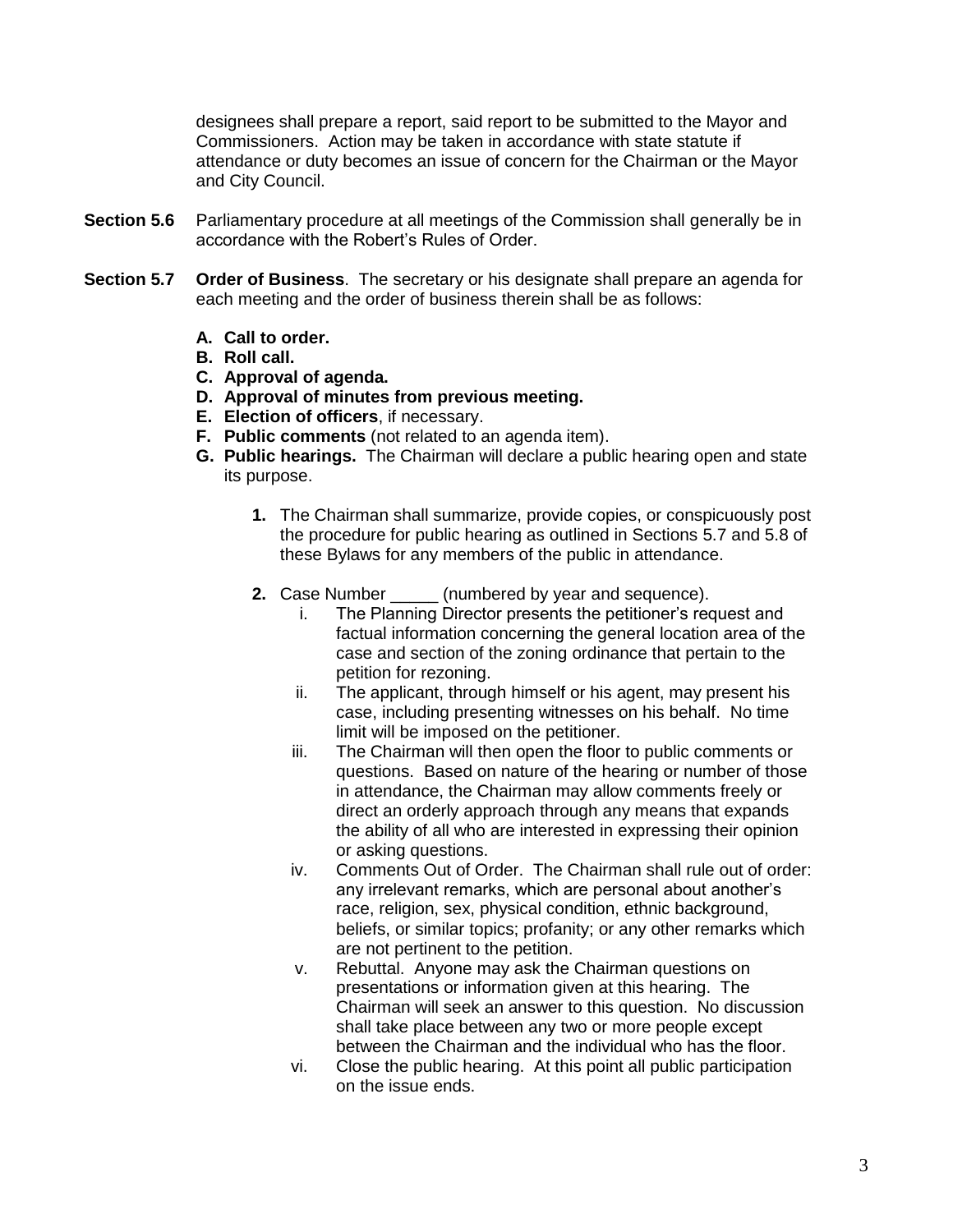vii. Members of the Planning Commission may question or request clarification with any interested party on any matter related to the case.

# **H. Business section of case**

- **1. Discussion:** Commissioners review facts based on all information presented. Discussion continues until a member is confident enough to propose a motion that includes a "finding of fact" with those conclusions that are reached. The findings of fact, at a minimum shall answer the flowing questions as they may pertain to the petition:
	- i. What, if any, identifiable conditions related to the petition have changed which justify the petitioned change in zoning?
	- ii. What are the precedents and the possible effects of such precedent which might result from the approval or denial of the petition?
	- iii. What is the impact of the amendment on the ability of the City and other agencies to provide adequate public services and facilities that might reasonably be required in the future if the petition is approved?
	- iv. Does the petitioned zoning change adversely affect the environmental conditions or value of the surrounding property?
	- v. Does the petitioned zoning change generally comply with adopted Future Master Plan for the City of Owosso?
- **2. Motion is proposed on the findings of facts**. (Recess option see Section 5.8) Support of the motion is required.
- **3. Discussion on the motion**.
- **4. Action on the motion.**
- **I. Site plan reviews**. The Planning Commission shall consider site plan reviews after all public hearings and associated actions on those hearings. If members of the public other than the applicant for the site plan review are in attendance, those people may approach the Commission as provided for in the public hearing format. The Commission and Planning Director shall also follow their respective roles to maintain order during the meeting. The motion to pass on a site plan review must make a finding of conformance to all city ordinances and may attach conditions as provided for in the zoning ordinance. A site plan review may be postponed for cause without the necessity of public posting as required in a public hearing format.
- **J. Items of business**. This section of the meeting shall consider all items unrelated to elections, rezoning petitions, and site plan reviews.
- **K. Commissioner/Citizen comments.**
- **L. Adjournment.**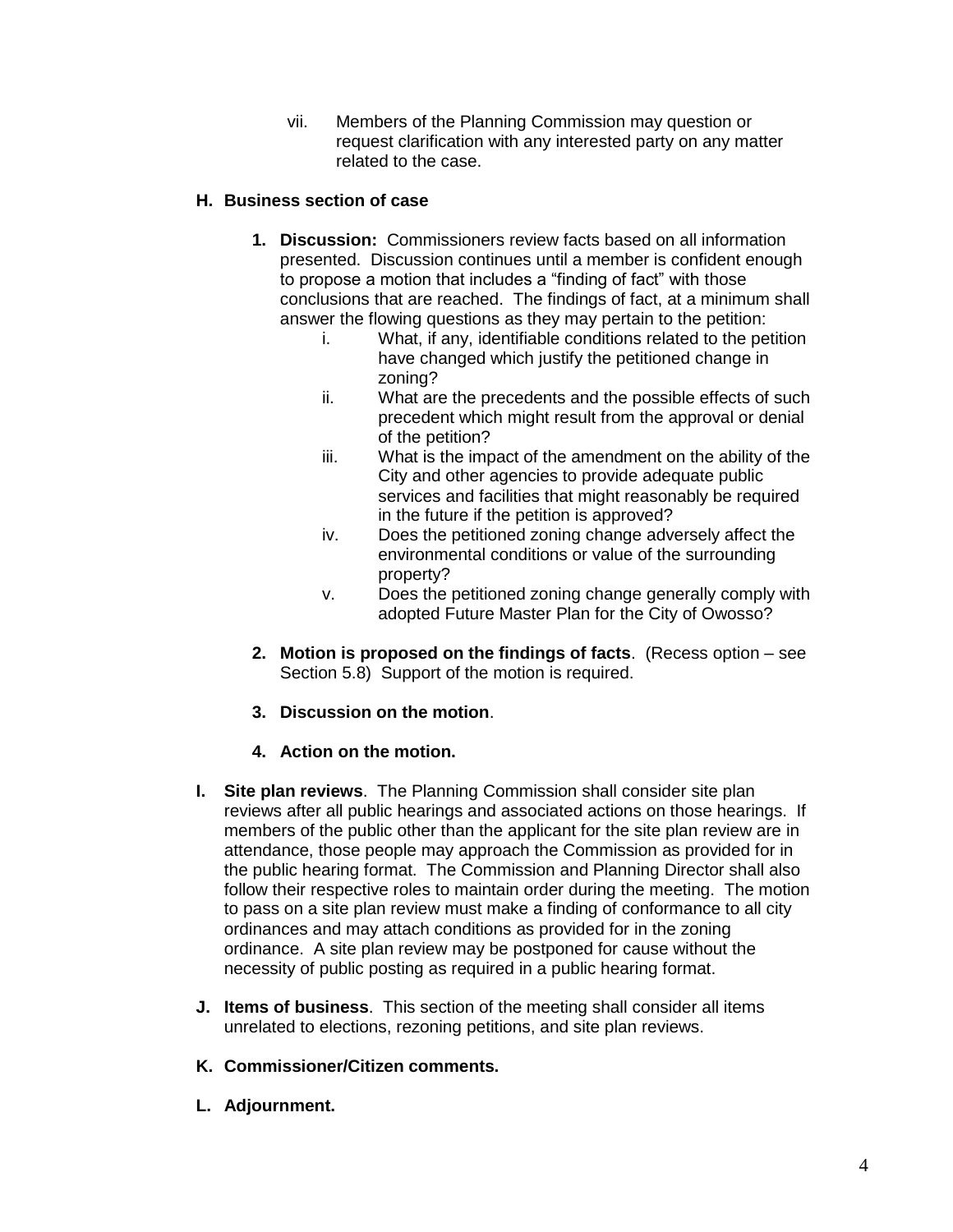**Section 5.8 Recesses.** The Members, through a motion and support may recess a public hearing or a decision on an action of a petition for the lack of sufficient information, insufficient time to consider all viewpoints on a petition, the necessity for a site visit, or elapsed time of the meeting (see Section 5.1). For a recess to be in order, the time, day, month, date, year and location to reconvene shall be stated as part of the action to recess. If a meeting and/or public hearing reconvenes over 36 hours after the action to recess, the reconvened meeting shall be posted at least 18 hours before the time of the reconvened meeting. Upon reconvening a roll call shall be taken as the first order of business.

## **ARTICLE VI. General Provisions**

- **Section 6.1 Ethical Principles for Public Planning Officials:** The following statement of ethics applies to the practices of Owosso public planning officials.
	- **1. Serve the Public Interest.** The primary obligation of planners and public planning officials is to serve the public interest.
	- **2. Support Citizen Participation in Planning**. Because the definition of the public interest is continuously modified, the planner and public planning official must recognize the right of citizens to influence planning decisions that affect their well-being. They should advocate a forum for meaningful citizen participation and expression in the planning process and assist in the clarification of community goals, objectives, and policies in plan making.
	- **3. Recognize the Comprehensive and Long-range Nature of Planning Decisions.** The planner and public planning official must recognize and have special concern for the comprehensive and longrange nature of planning decisions. The planner and official must balance and integrate physical (including historical, cultural, and natural), economic, and social characteristics of the community or area affected by those decisions. The planner and official must continuously gather and consider all relevant facts, alternatives, and means of accomplishing them. The planner and official should explicitly evaluate all consequences before making a recommendation or decision.
	- **4. Expand Choice and Opportunity for All Persons.** The planner and public planning official must strive to expand choice and opportunity for all persons, recognize a special responsibility to plan for the needs of disadvantaged people, and urge changing policies, institutions, and decisions that restrict their choices and opportunities.
	- **5. Facilitate Coordination Through the Planning Process**. The planner and public planning official must facilitate coordination. The planning process should enable all those concerned with an issue to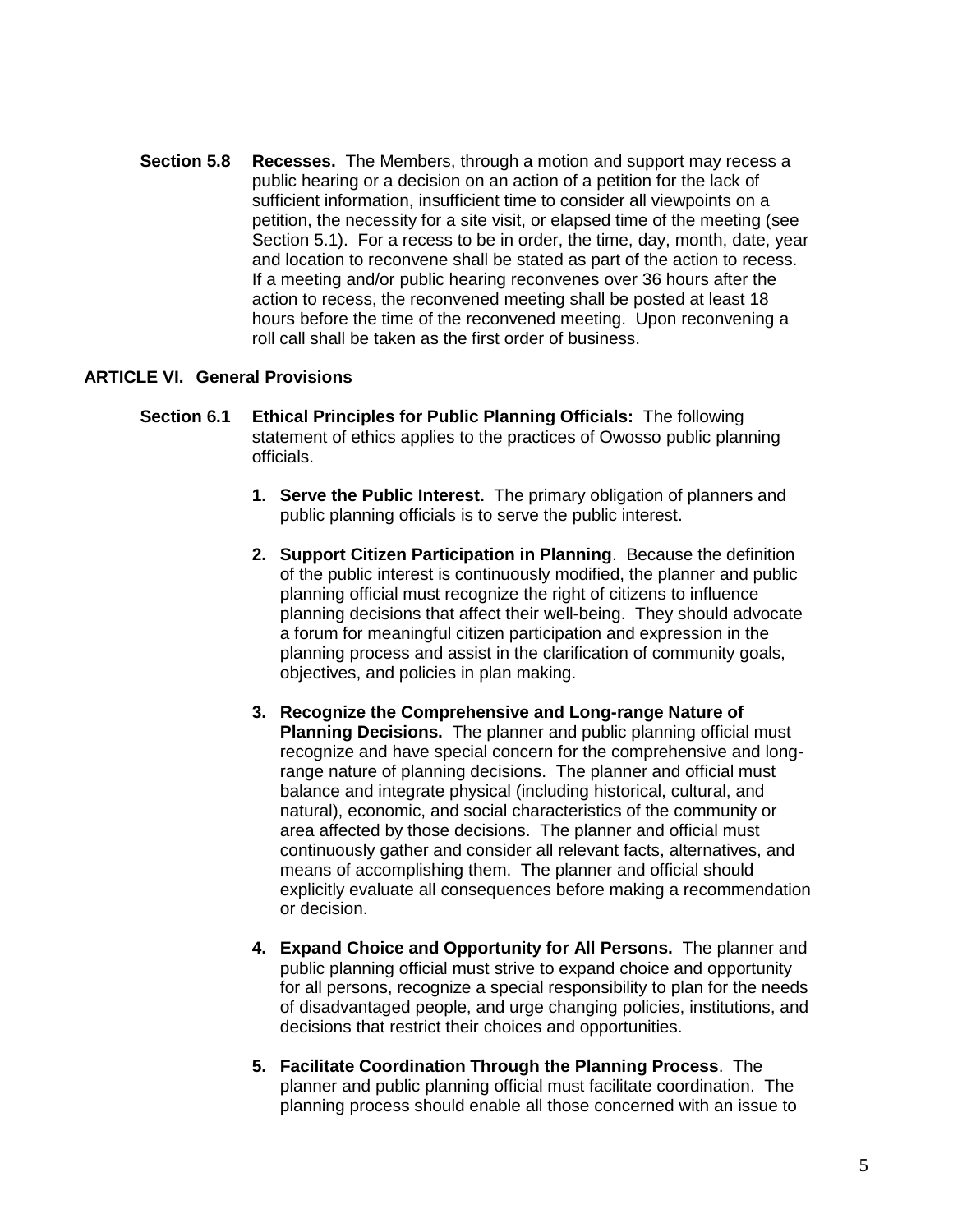learn what other participants are doing, thus permitting coordination of activities and efforts and accommodation of interest. The planner and official must ensure that individuals and public and private agencies possibly affected by a prospective planning decision receive adequate information far enough in advance of the decision.

- **6. Avoid Conflict of Interest.** To avoid conflict of interest and even the appearance of impropriety, the public planning official who may receive some private benefit from a public planning decision must not participate in that decision. The private benefit may be direct or indirect, create a material personal gain, or provide an advantage to relations, friends, groups, or associations that hold a significant share of the official's loyalty. An official with a conflict of interest must make that interest public, abstain from voting on the matter, and leave any chamber in which such deliberations are to take place. The official must not discuss the matter privately with any other official voting on the matter.
- **7. Render Thorough and Diligent Planning Service.** The planner and public planning official must render thorough and diligent planning service. Should the planner or official believe s/he can no longer render such service in a thorough and diligent manner, s/he should resign from the position. If the official has not sufficiently reviewed relevant facts and advice affecting a public planning decision, the official must not participate in that decision.
- **8. Not Seek or Offer Favors.** The public sector planner and public planning official must seek no favor. The planner and official must not directly or indirectly solicit any gift or accept or receive any gift (whether in money, services, loans, travel, entertainment, hospitality, promises, or in some other form) under circumstances in which it could be reasonably inferred that the gift was intended or could reasonably be of their duties or was intended as a reward for any recommendation or decision on their part.
- **9. Not Disclose or Improperly Use Confidential Information for Financial Gain**. The planner and public planning official must not disclose or improperly use confidential information for financial gain. The planner and official must not disclose to others confidential information acquired in the course of their duties or use it to further a personal interest. Exceptions to this requirement of non-disclosure may be made only when (a) required by process of law, or (b) required to prevent a clear violation of law, or (c) required to prevent substantial injury to the public. Disclosure pursuant to (b) and (c) must not be made until after the planner or official has verified the facts and issues involved, has exhausted efforts to obtain reconsideration of the matter and has sought separate opinions on the issue from other planners or officials.
- **10. Ensure Access to Public Planning Reports and Studies on an Equal Basis**. The public planning official must ensure that reports